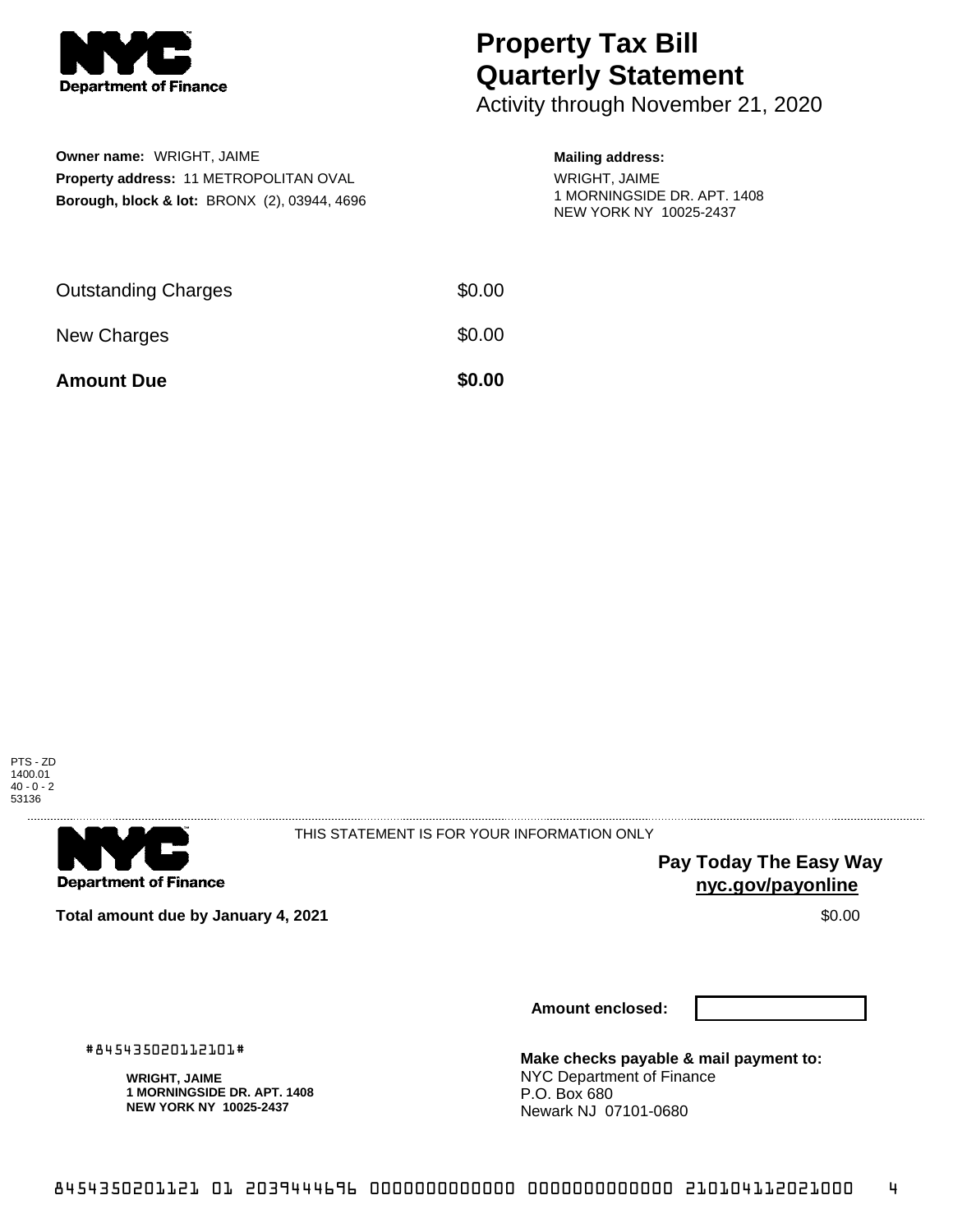

| <b>Previous Charges</b>                                             |                      |                 | Amount                       |
|---------------------------------------------------------------------|----------------------|-----------------|------------------------------|
| Total previous charges including interest and payments              |                      |                 | \$0.00                       |
| <b>Current Charges</b>                                              | <b>Activity Date</b> | Due Date        | Amount                       |
| Finance-Property Tax<br><b>Adopted Tax Rate</b><br>Payment Adjusted | 01/01/2021           | 01/01/2021      | \$0.00<br>$$-7.96$<br>\$7.96 |
| <b>Total current charges</b>                                        |                      |                 | \$0.00                       |
| <b>Tax Year Charges Remaining</b>                                   | <b>Activity Date</b> | <b>Due Date</b> | <b>Amount</b>                |
| <b>Finance-Property Tax</b><br><b>Adopted Tax Rate</b>              |                      | 04/01/2021      | \$0.00<br>$$-7.96$           |
| <b>Early Payment Discount</b><br>Payment Adjusted                   | 01/01/2021           | 04/01/2021      | \$0.05<br>\$7.91             |
| Total tax year charges remaining                                    |                      |                 | \$0.00                       |
| <b>Overpayments/Credits</b>                                         | <b>Activity Date</b> | <b>Due Date</b> | <b>Amount</b>                |
| <b>Credit Balance</b>                                               |                      | 08/11/2020      | $$-15.87$                    |
| Total overpayments/credits remaining on account                     |                      |                 | \$15.87                      |

You must apply for a refund or a transfer of credits resulting from overpayments within six years of the date of **the overpayment or credit. Please note that overpayments and credits are automatically applied to unpaid taxes.**

## **Home banking payment instructions:**

- 1. **Log** into your bank or online bill pay website.
- 2. **Add** the new payee: NYC DOF Property Tax. Enter your account number, which is your boro, block and lot, as it appears here: 2-03944-4696 . You may also need to enter the address for the Department of Finance. The address is P.O. Box 680, Newark NJ 07101-0680.
- 3. **Schedule** your online payment using your checking or savings account.

## **Did Your Mailing Address Change?** If so, please visit us at **nyc.gov/changemailingaddress** or call **311.**

When you provide a check as payment, you authorize us either to use information from your check to make a one-time electronic fund transfer from your account or to process the payment as a check transaction.